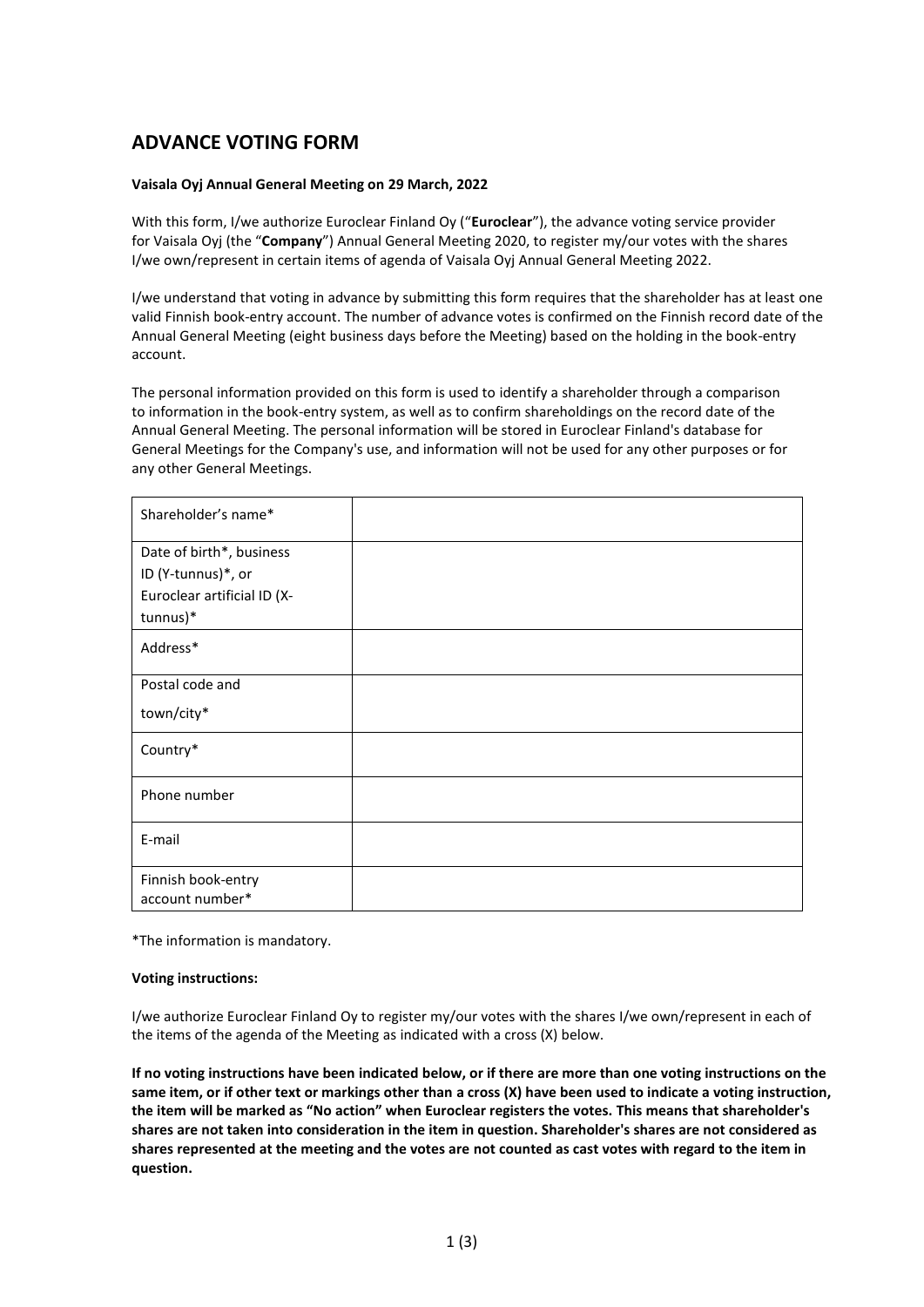I/we understand that if I/we give advance votes as a representative of an entity (incl. estate), the legal representative of the entity or a person authorized by the entity must provide necessary documents to prove the right to represent the entity (e.g. trade register extract or board resolution). Documents are requested to be attached to this advance voting form. If the documents are not submitted during the advance voting period or they are otherwise incomplete, the shares of the entity will not be included as shares represented at the Annual General Meeting.

It is recommended that a Finnish book-entry account holder votes in advance electronically in the address www.vaisala.com/agm. In a situation where the Finnish book-entry account holder has voted in advance both electronically and via this advance voting form, Euroclear will register the most recent voting instruction in the book-entry account.

## **Matters to be resolved at the Vaisala Oyj Annual General Meeting 2022**

Agenda items 7 to 17 cover proposals of the Board of Directors of Vaisala Oyj to the Annual General Meeting in accordance with the notice of the Meeting. "Abstain from voting" means giving an empty vote and shares are considered to be represented in the meeting, which is meaningful in resolutions requiring qualified majority (e.g. agenda items 16 and 17). In qualified majority items all shares represented at the Meeting are taken into account and abstentions thus have the same effect as votes Against/No. Therefore, abstaining from voting affects the voting result. Shareholders should be aware of this, especially if giving a vote against is not their intention.

|     | <b>Matter to be resolved</b>                                                                                                                      | For/Yes | Against/No | <b>Abstain from</b><br>voting |
|-----|---------------------------------------------------------------------------------------------------------------------------------------------------|---------|------------|-------------------------------|
| 7.  | Adoption of the Annual<br><b>Accounts</b>                                                                                                         | П       | П          | ΓΙ                            |
| 8.  | Resolution on the use of the<br>profit shown on the balance<br>sheet and the payment of<br>dividend                                               | $\perp$ | $\perp$    | ΙI                            |
| 9.  | Resolution on the discharge of<br>the members of the Board of<br>Directors and the CEO and<br>President from liability                            | П       | П          | П                             |
| 10. | Consideration of the<br>Remuneration Report for<br>governing bodies                                                                               | $\Box$  | $\Box$     | □                             |
| 11. | Resolution on the remuneration<br>of the members of the Board of<br><b>Directors</b>                                                              | П       | П          | $\Box$                        |
| 12. | Resolution on the number of<br>members of the Board of<br><b>Directors</b>                                                                        | П       | П          | П                             |
| 13. | Election of members of the<br><b>Board of Directors</b>                                                                                           | □       | □          | П                             |
| 14. | Resolution on the remuneration<br>of the Auditor                                                                                                  | П       | П          | П                             |
| 15. | <b>Election of Auditor</b>                                                                                                                        | П       | П          | П                             |
| 16. | Proposal by the Board of<br>Directors for authorizing the<br>Board of Directors to decide on<br>the directed repurchase of own<br>series A shares | $\Box$  | П          | П                             |
| 17. | Proposal by the Board of<br>Directors for authorizing the<br>Board of Directors to decide on<br>the issuance of the company's<br>own shares       | П       | П          | П                             |